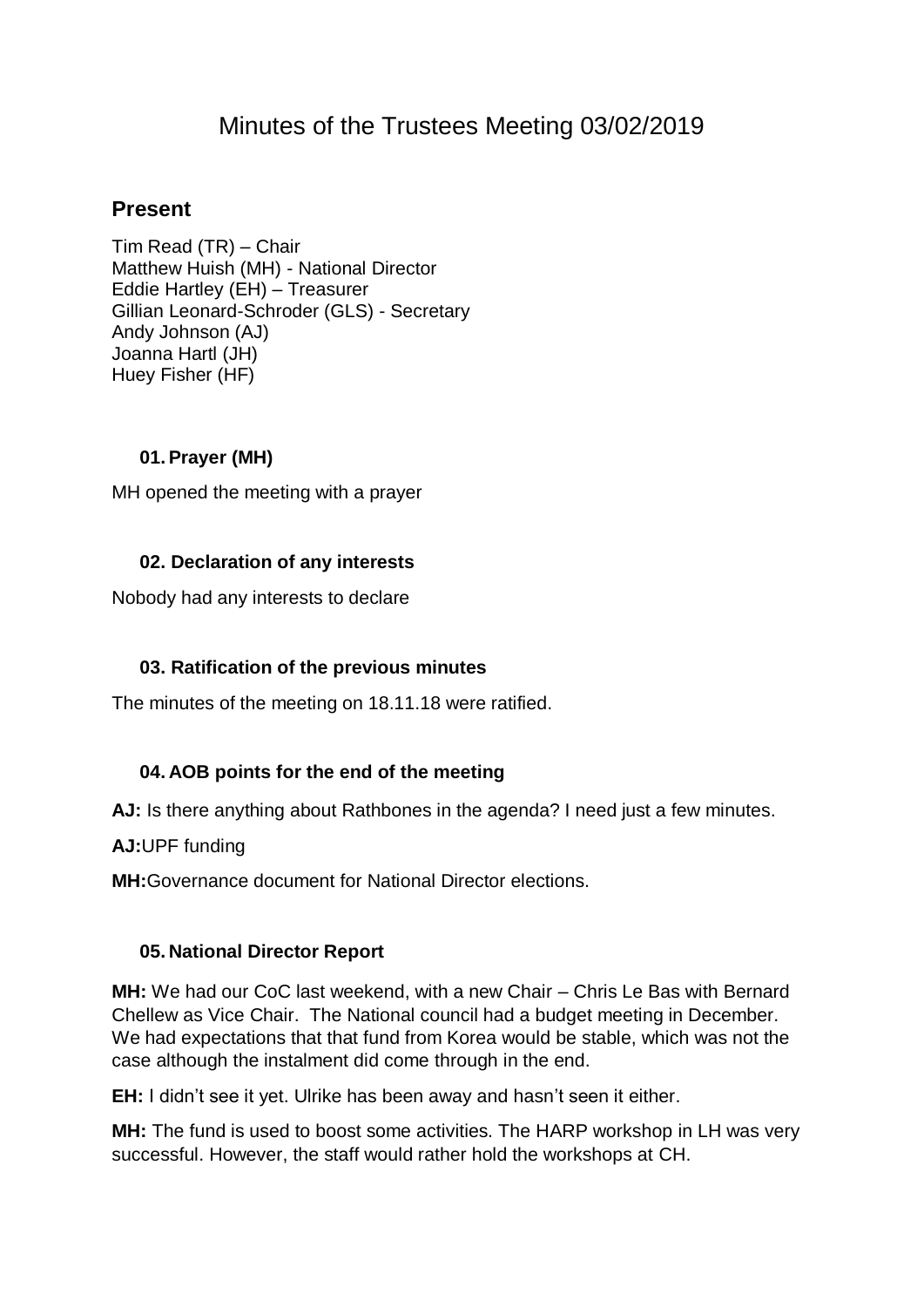CheonPyong staff will be here maybe 15/16<sup>th</sup> June to prepare for their workshop. We had to find a suitable venue. The Greenford Hall is very suitable. We are not going to announce it yet. We can let members know there is an event is Paris prior to that.

8 of the 10 communities performed election for their local pastors. It has been 4 years since the governance document was created. In some communities they were looking forward to it. Dale Rose in Manchester and Mr.Hayashi in Central London both stood down. HyoSung Ngama is replacing Dale. She is 27 years old. She is doing her Masters in social work. East London and Scotland had done elections already in those 4 years. All the other either re-elected their pastor or are without a pastor at present. West Country, Bromley and Central London have no pastors as yet.

I have asked Sylvia in HR to work with pastors on creating a programme to train pastors. We also had an AGM.

## **Reports of officers, boards and standing committees**

### **06. Treasurer's report**

**EH** reads the figures from his report.

**EH:** money came in from the cable easementfrom last year. It hasn't been used as it was assumed it will go on property repairs, but it doesn't have to. But at the moment we are concerned about having enough for upcoming Repairs and Renewals (R&R).

**MH:** Is there a dedicated pot for R&R?

**EH:** Yes

**EH:** We averaged £26000 income from LG in 2018. I was expecting£25000. £12000 to spend on HQ costsand £1500 for the R&R fund.

**EH:** have been approached about a pre-meeting with the auditor on 19<sup>th</sup>Feb at 11am. Moore Stevens, will bring one other person and Jenny from Natural Numbers (NN). It's all about the audit; other trustees can attend if they wish.

**EH:** Moore Stevens did not do some things that I expected (which their predecessors did) last year, but that was OK in the end. Generally,it is unwise to keep the same one for too long. When you take on a new auditor they bring a fresh approach with them. It's healthy to change auditors from time to time. Carole Watson did a very good job of our evaluations. The only complaint from our auditor was that Keiko did the evaluation herself. So I am getting Carole Watson to do the audit of the farmdwellings as well; all for about £1,600.

**TR:** I am presuming you have a projection for 2019? Assuming the worst we should know what you think we will get for 2019.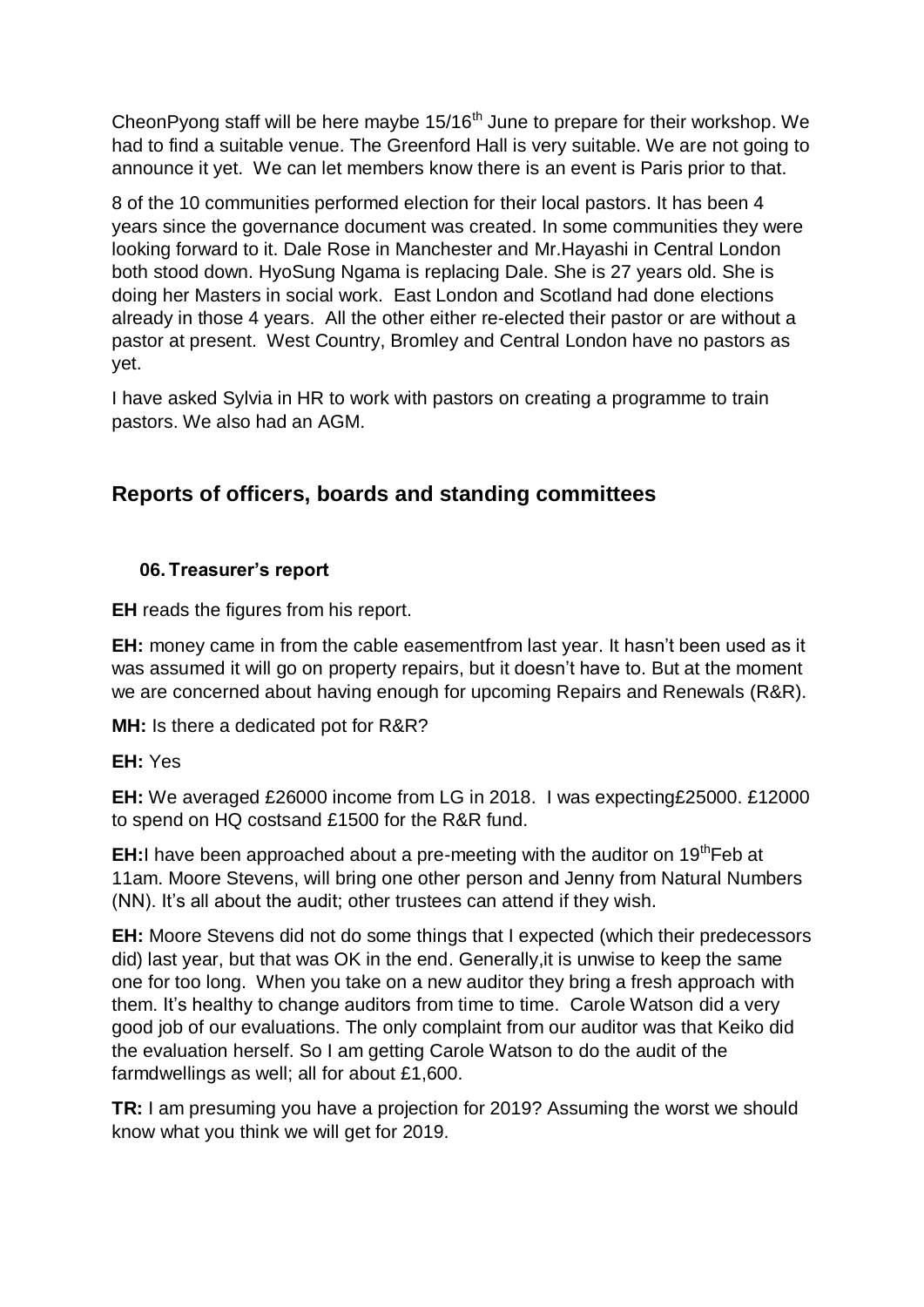**EH:** my current projection is to see a £4000 cash flow surplus in 2019, assuming a worst-case scenario. No idea about CH and Wontner Road at the moment; this makes planning difficult. We over-tithed to Europe previously so 2018 tithing was low but should be normal in 2019. Also the CoC overspent in 2017 and so spent less in 2018. Those were special situations.

**TR**: does that include costs for Cleeve House?

**EH:** the £4000 is the difference between basic income and expenses for normal HQ operations. The CH repair costs are a separate issue.

**AJ:** the Gift Aid is taking months to come through. Who does that?

**EH:**Joanna de Souza did it in the past. NN analyses the data from donations; they are doing that through Quick Books. Once set up it can be run every 3 months .

**AJ:**haven't they done it foranyone before?

**EH:**yes, but it only takes me 4 hours to do a big IRFF Gift Aid claim.

**AJ:** I am concerned about it.

**EH:** It takes time to check with the regions, but I am irritated about it. We only have 70 tax payers.

**HF:**Quick Books is quite easy to use. I don't see why it is taking so long. It is crucial.

**EH:**it is crucial for the regions not HQ. We went to 4 or 5 organisations; they said it was too difficult.

**AJ:**Why did we use them?

**EH:** they made an offer. Joanna de Sousa was the only one putting numbers into Sage, with 3 different version of Sage in the office at one time. No-one else saw the Sage records (now many can see the Quick Books records). We had problems with late audits, so we changed.

**HF:** I think the accounting system needs to be looked into. All the regions' accounting systems need to be looked into.

**EH:** We gave up the idea of centralising it. The book keeping of some regions is too particular to them (but Debby at NN now understands them and sorts things out at source before keying in data).

**HF:** they can prepare their accounts, so she can input it into the system. The bookkeeper needs to receive training for one standard.

**TR:** can I suggest it would be ideal if the regions all use quick books themselves and submit it to Natural Numbers. Let's get the regions to be trained in to the NN way of receiving it. Then later they could submit it directly to NN.

**EH:** We can work on that. HF and I.

**Action Point:**EH and HF to set up a system for Quick Books file, by end of July (but NN would rather we didn't).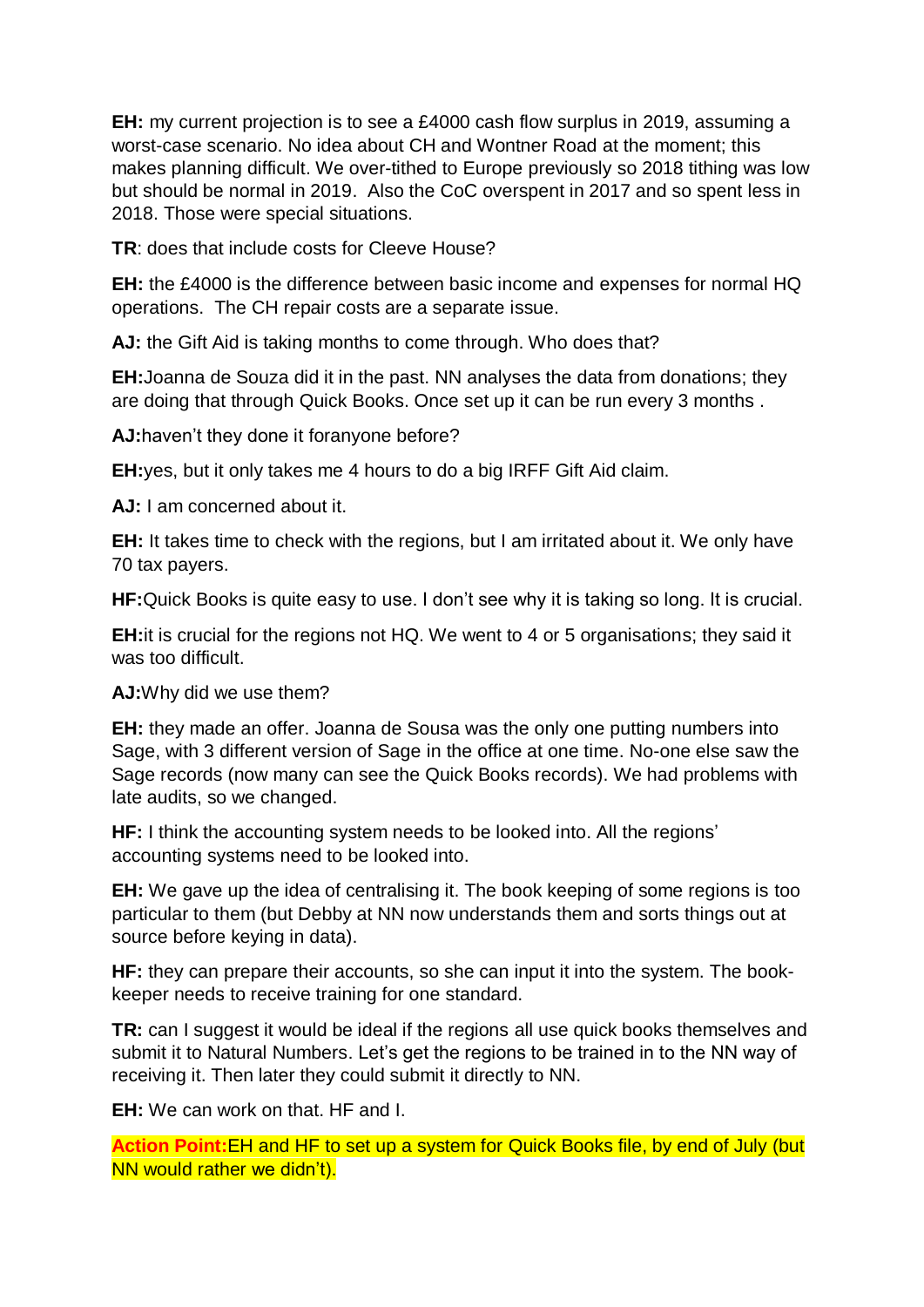#### **07.Secretary's report**

**GS**: I have started preparing the Annual Report. I will soon be sending out the email to all the department leaders and pastors asking them to send me their reports for the Annual Report.

**Action Point:**GS will email them a reminder regarding reports.

**GS**: the Annual Report should be ready by April.

**EH:**April - May latest maybe.

**GS:** I need two weeks after the last person's report is submitted. Only one region failed to send me a report last year.

**EH:**Do we want to make a request to GS to make it more concise?

**TR:** I have been reading on the Charity commission website, we can use them to inspire members.

**JH:** Do general membership get it?

**EH:** yes. It is on the website.

**JH:** By email?

**EH:** No.

**Action Point:**GS to make Annual Report more concise

#### **08. Decide on which special committees (working groups) are relevant**

**MH:** the LH Working Committee was absorbed by the Joint Meeting.

**EH:** I disagree that the Joint Meeting should be making **all** decisions about LH. The final decision-taker for financial and commercial aspects of LH must be the trustees.

**TR:** There is the Farmland Special Committee. This consists of Andy, Eddie and Chris

**EH:** I wasn't aware I was on it. I do not need to be on that.

**AJ:** I think Simon should be on it.

**ActionPoint:**TR will ask Simon about being on the Farmland Special Committee.

**TR:** The Business Manager Special committee. Simon, Andy and Terry are on this committee.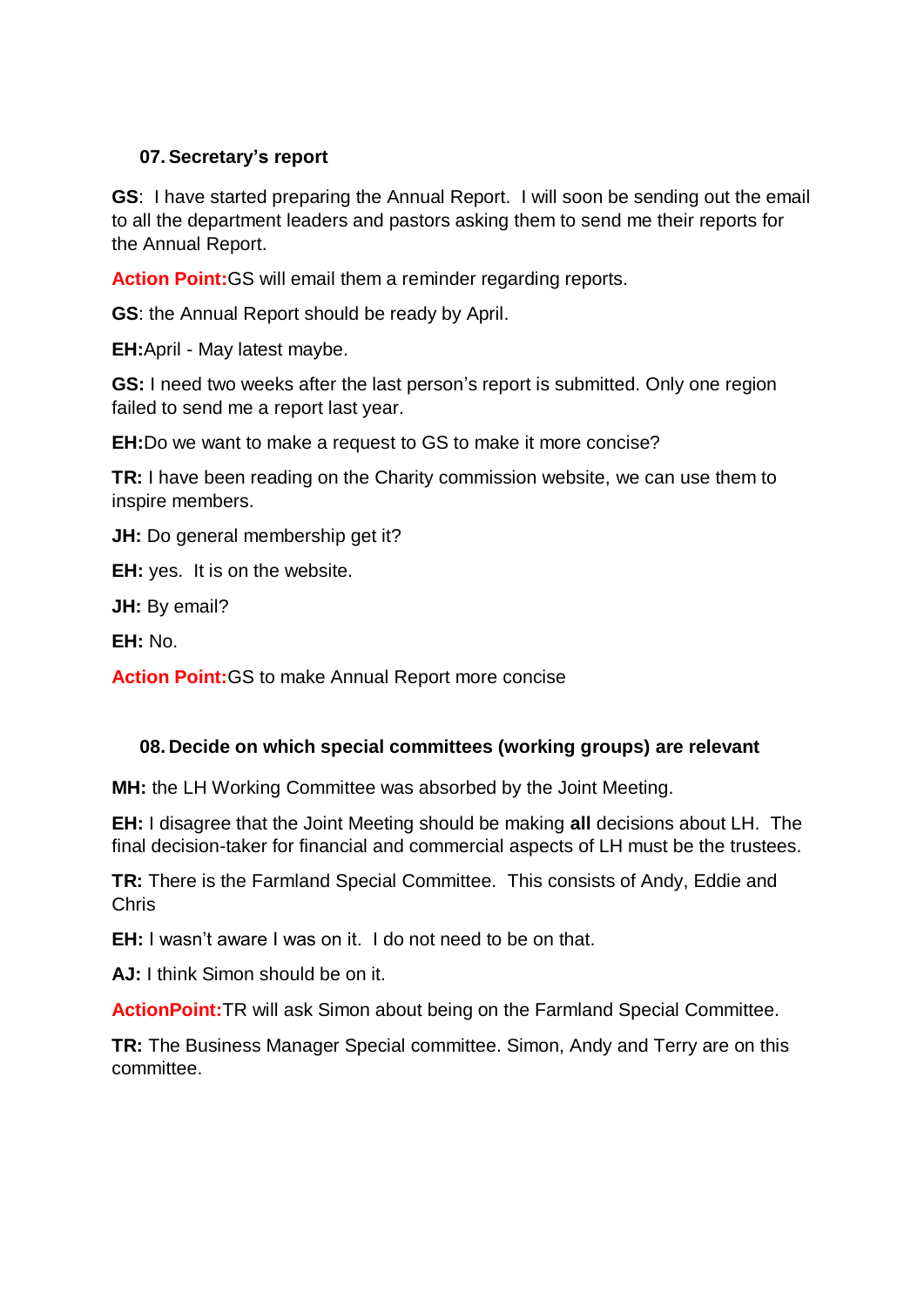## **Reports of special committees**

### **09. LH Special Committee Report (MH)**

Postponed to next meeting.

### **10. Farmland Special Committee report (AJ)**

**AJ:** At our Joint Meeting the other day, William said we should ask the Masters about selling some of the land at the farm. Chris spoke with the Masters. But Avril said if Mother says it's okay, then they will agree. This means that we would not be able to sell the land without asking Mother.

The solar situation is on-going.

We are having a problem with some of the tenants (Cass and Ali) on the farm. They are asking to renegotiate for a 10 year lease.

**EH:**7 years is the maximum under charity law without fulfilling further special conditions. They wanted a long lease all along. So we gave them an initial 5 years because they were then an unknown quantity. We would have to fulfil further special conditions for a longer lease.

In paragraph 199the official recommendations of the Charity Commissioners says up to and including 7 years. In paragraph 120 it says for over 7 years you need to take legal advice.

AJ: so it would be possible to go over 7 years.

**EH:**yes, through fulfilling further special conditions.

**Action Point:**EH to check if we took advice for the Solar Farm lease length.

**TR:** Cass and Ali are more of a liability.

Is a long term lease beneficial? Why not keep it to 5 years?

**AJ:** Chris said they were looking for 7 years. I think Simon is looking favourably at that. Would everyone be happy with that?

**JH:**They upset other people with their mess.

**TR:**JH should mediate between Chris and Keiko.

**JH:** [Re my recommendations]: Whatever I email Simon I didn't get a reply. I am usually told I am sticking my nose where it doesn't belong. I said I was happy to be the line manager, for the overlapping pieces of work. So I can tell them, you have to do this by next year. For example, there was a hedge that should have been trimmed by the solar company. Chris was on the case – but the solar people didn't do anything, so Keiko suggested we should do it anyway and send them the bill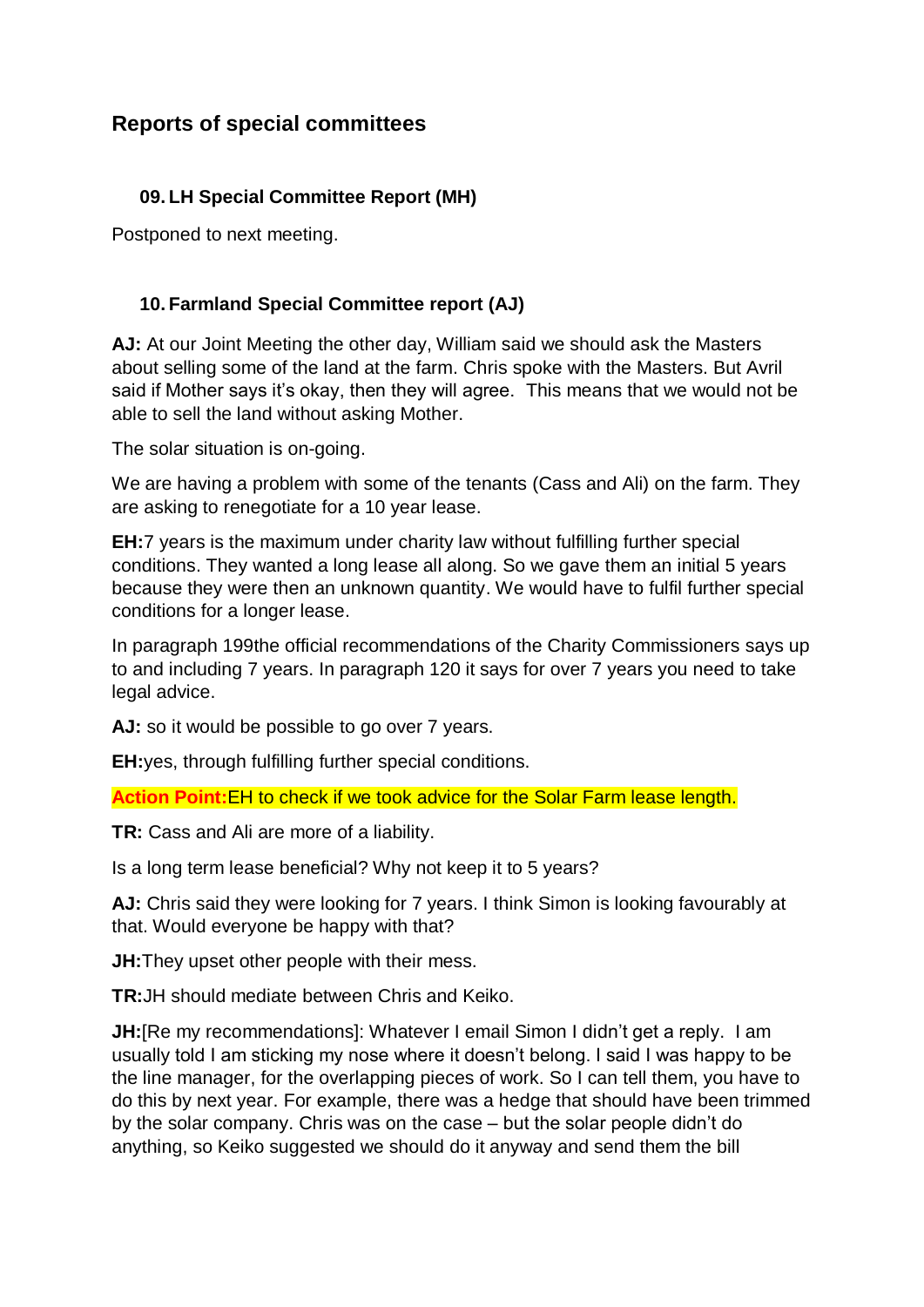**AJ:** maybe we should contact Simon and tell him we gave JH the job of mediating between Chris and Keiko.

**Action Point:**TR to mention JH's role at the next chair monthly meeting/zoom call in which the three chairs participate: MH, SR & TR are the three chairs of NC, FC & TB respectively.

### **11. Corporate Charity Status Special Committee report (TR)**

**TR:** I am looking at the trustees' area of the governance document.

### **12. Business Manager Special Committee report (TR)**

**AJ:**I think we need someone in the short term.

**MH:** Simon was interviewing someone this week.

**AJ:** we need to sign off on it. We need to know about it. EH has reservations. I am supposed to be on the working group but I am not aware of it.

**HF:** how much are we offering?

**EH:** £30,000 plus bonuses. We advertised in Europe as well.

**Action Point:**TR to ask Simon who the person is who was interviewed.

**EH:** We need a business manager, who is entrepreneurial with contacts in the industry.

**AJ:**This is what I wrote in the job description. However, Chris Jones changed it. If we stick to what I wrote that is what we are looking for. Perhaps I should be in the interview process.

**EH:** the person who was interviewed is a property lawyer from another country. She says in her CV that she is looking to improve her skills in this area. This is not helpful for us – we need an entrepreneur.

**Action Point:**TR to ask for AJ to be in the business manager interview process.

### **Unfinished Business**

### **13. Fund for ESGD w/s revisited (TR)**

**TR:** reads Gary's letter asking that the UK 2<sup>nd</sup> Generation to create a fund to support 2<sup>nd</sup> Generation to be supported financially to go to workshops.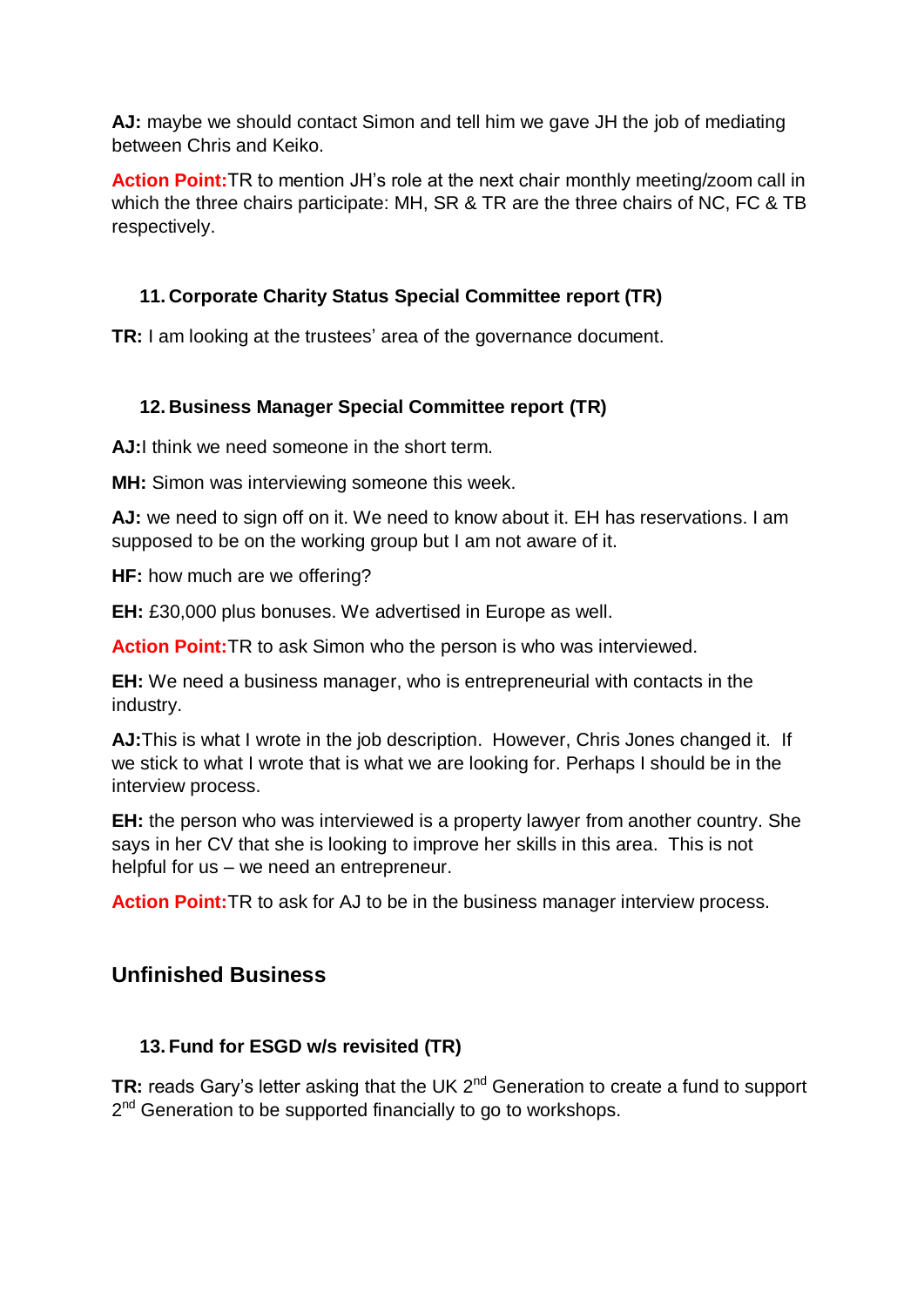**EH:** so called pay roll giving is where someone sets up an agreement with their employer. They give £100 a month and the employer adds £100 a month (but there is no Gift Aid on payroll giving).

**JH:** it is worth more because Gift aid is only 25%.

**AJ:** I think it is a great idea. In my mind if there is a general fund, then kids can decide which w/s they want to go to.

**TR:** it says he is not looking for money for HARP.

**MH:** in ESGD w/s they say they shouldn't get involved in UK HARP w/s. Last year a talk was given to children, congratulating them for surviving UK HARP.

**TR:** But is it True? Is there a problem between ESGD and us? Is it us with them, or them with us?

AJ: I think it is their side. It is still going on. Someone, somehow needs to sort it out. This is a much bigger level. For that reason alone, I think it is cheeky to ask for us to pay.

**TR:** yes and no. In principle there is nothing wrong with 2<sup>nd</sup> gen supporting other 2<sup>nd</sup> gen. However, what can we do to solve the problem?

**GS:** it's not just us. In Hungary too, the national director has reservations about 2<sup>nd</sup>Gen going to DONE for some reason.

**TR:** this is for David Hanna to solve.

**EH:** we do not want another organisation presiding over our account. I object to that, because he is external to the UK. An office of FFWPU should be giving that instruction to Helena, not someone external to the UK.

**TR:** we can say yes in principle, with some provisos; one is that ESGD w/s have been putting HARP down.

**EH:** if we can overcome this difficulty with ESGD and UK, I can imagine a situation where we set up a separate reserve (we have money), that Patrick relates to me and gets reports about the latest balance. Then he asks for certain monies to be sent. That would work.

**AJ:** who would administer giving the Gift Aid?

**TR:** Natural Numbers.

**Action Point:**EH to send that proposal to TR. Adding the point about our relationship.

**TR:** can you make the proposal? And say we think it will be complicated with two signatures. Why can't he do it as an individual?

**AJ:** if they make some significant sum they should set up their own charity. But I think we should support.

### **Break**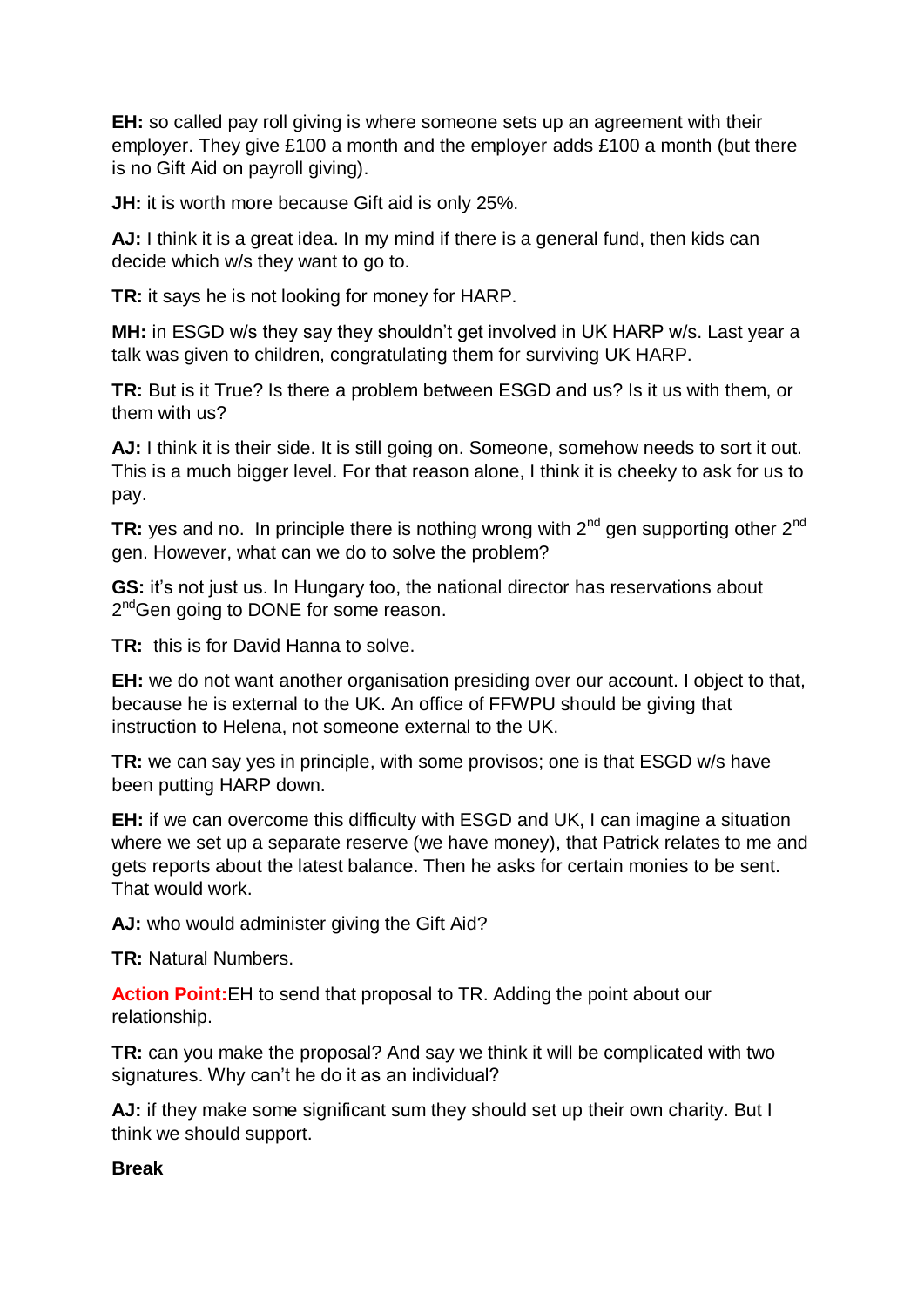**TR:** we didn't conclude this last time. Are we okay to go ahead if we are given assurances?

**EH:** I have practical points which I will write down in my proposal. I will talk with Helena if this will be okay with her, this will be an extra job. If there was another person, it would be easier.

**AJ:** are we capable at present?

**EH:** I think we are.

**HF:** we can attract people who want to support a project. People who make a lot of money may see this as a project.

**TR:** who is in favour of setting this up? PASSED

### **New Business**

#### **14. Joint Meeting Discussion.**

**TR:** when I looked at my notes afterwards and the agenda, I realised that it didn't come to a proper conclusion. The idea of selling Wontner Road and the land came out of the blue. If we have another such meeting, it should be to see how each property can be used for the vision.

**AJ:**The main goal of the meeting was to establish whether CH should be our main w/s centre. However, we didn't come to that conclusion.

**MH:** Carlo, David and Cecilie made a resolution. But it was very vague.

**EH:** I totally object to this kind of meeting. Everything is being mixed together, 16 to 20 people is not efficient.

**MH:** It was useful for the NC.

**EH:**I asked if we could have a discussion about who is responsible for the properties.Because it affects the next meeting.

**EH:** We told them you can't do a thing unless you have the trustees permission.

**TR:**also**,** you can't take decisions just because the trustees were present.

**EH:** my proposal is that the CoC would come up with some statement, we want CH 50% etc. A capacity usage statement. This is what I am hoping to receive.

**AJ:** I think we need more finance committee members and trustees. At the moment we are incapable of making valid decisions.

**EH** Onesuggestion is to sell Wontner Road now, as it is, as one building. This is why I want to give this to Carol Watson to evaluate.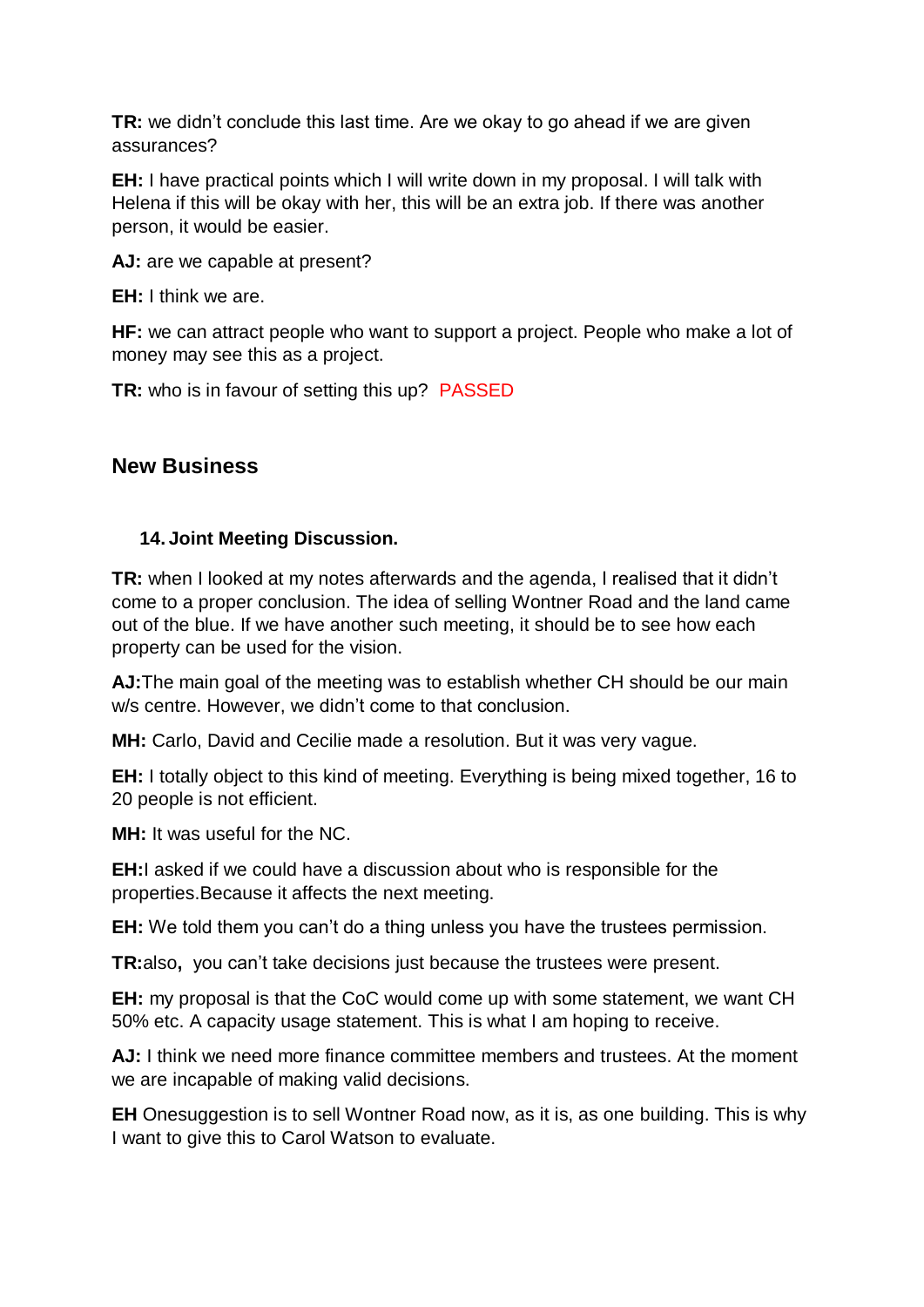**TR:**I think that at the next meetingeach property should be considered in light of the vision. Matthew you can flesh out the vision. Educating for whom and what. If you can clarify that, then the next meeting can be used for that. Then, for example Wontner Road can be used for this or this. Then we can have a recommendation.

**MH:** there should be a statement that informs that to local communities too.

**EH**: some of the properties are used locally as well.

**TR:** the conclusion is then, that we should ask Matthew and the NC to structure the next meeting in that way.

**MH:** I think that it is possible, certainly. We need to make sure the next meeting is run effectively.

**TR:** such a meeting needs a strong Chair person.

### **15. Roberts Rules**

**TR:** Mike Balcomb asked me to apply Roberts Rulesto the meeting. Iwent online and found they are quite complicated. I don't know how to do it properly yet, next time I hope we can do so. Next time I will look for a course so we can go through it properly. You create motions and second it. They can also be amended. I will send you some things or pay for a course.

**JH:** two things that came out of the document which you sent was that silence means consent. It is a problem that we have, time constraints. It isn't always good to go through so fast. There is a lot on our agenda. I think it is better to have more meetings with a zoom call.

Second, is about the order of business. In my mind there are these working groups. But the FC is a standing committee, so we need a report on paper.

**TR:** they don't have minutes.

**JH:** someone needs to make a report.

**TR:** Simon said he could get us a few points. The point is clear and I will talk to Simon about it.

**Action Point:** TR to contact Simon about the FC minutes/report.

### **16.Safeguarding**

**JH:** It is possible to have fairly cheaper safe guarding training. The reason it is important is it ticks a box for our insurance purposes. Level 1 and the next level is for w/s leaders. It only takes a couple of hours. £18 per person for level 1. 20% discount on 50 people.

AJ: it has to make very clear. Eq visiting lecturers would they need it?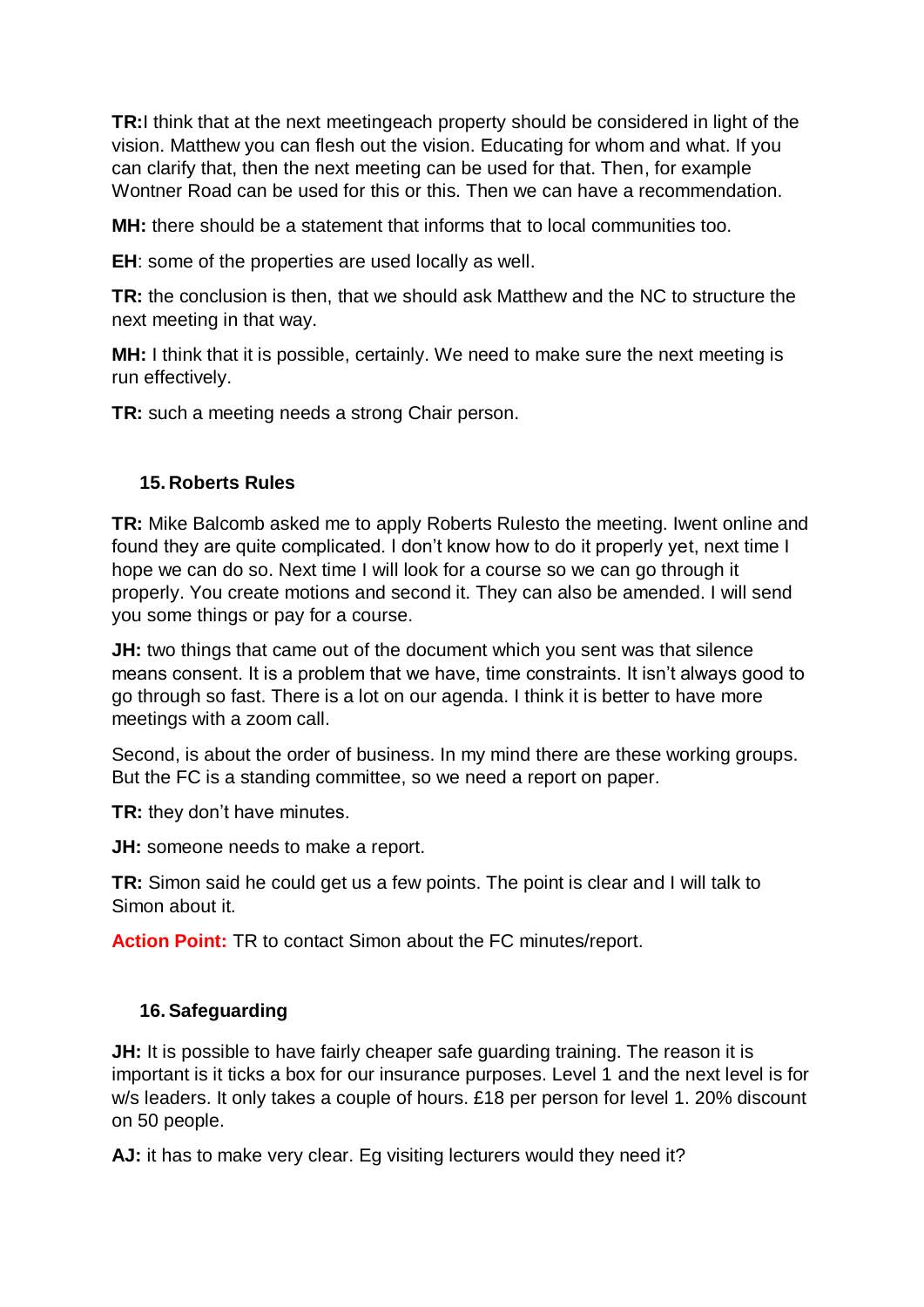**JH:** I asked several people and I didn't get an answer. Also what if STF comes through and they become team leaders?

AJ: who is going to check who has to get it done?

**JH:-** at the moment it is for people who work with children.

**TR:** all agreed to do 50 at a time?

**JH:** the community could pay the bill.

**TR:** I second it. PASSED

**Action Point:**JH will talk to Sylvia to make the training happen.

### **17. Organisation Chart (TR)**

#### **Ongoing**

#### **18. FFWPU employment contracts**

**JH:** I have a copy of a contract. For a full time staff member the holiday leave would be 28 days. So I have two questions, can we ratify that we would like to continue this? We don't know what a full working week is. In industry it can start at 30 hours.. So can we decide if they work full time is it 37.5 hours?

**TR:** for clarification, I think 40 hrs

**GS:**In many places in the public sector it is 37.5 hours.

**TR:** a full working week is 37.5 PASSED.

**JH:** I'm happy with 28 days holiday.

**AJ:** It should be 12.25 % of the weekly hours worked for holiday money.

**TR:** part time? Pro rata

**MH:** it is 20 plus the 8 days of bank holiday.

**Action Point:**JH clarify with Sylvia the point of holidays, is it 20 days plus 8 bank holidays?

**JH:** I asked if we ratify with a lawyer. Sylvia said it would cost a lot. But I am happy with this document.

**TR:**its fine for the moment.

**MH:** it is important for young people who want clarity.

**GS:** but that is not generous because in the NHS it is 28 days plus bank holidays.

**MH:** I plan to discuss with the NC about oversees mission leave. From an HR perspective it is messy. It would be better if you take working leave for 5 weeks.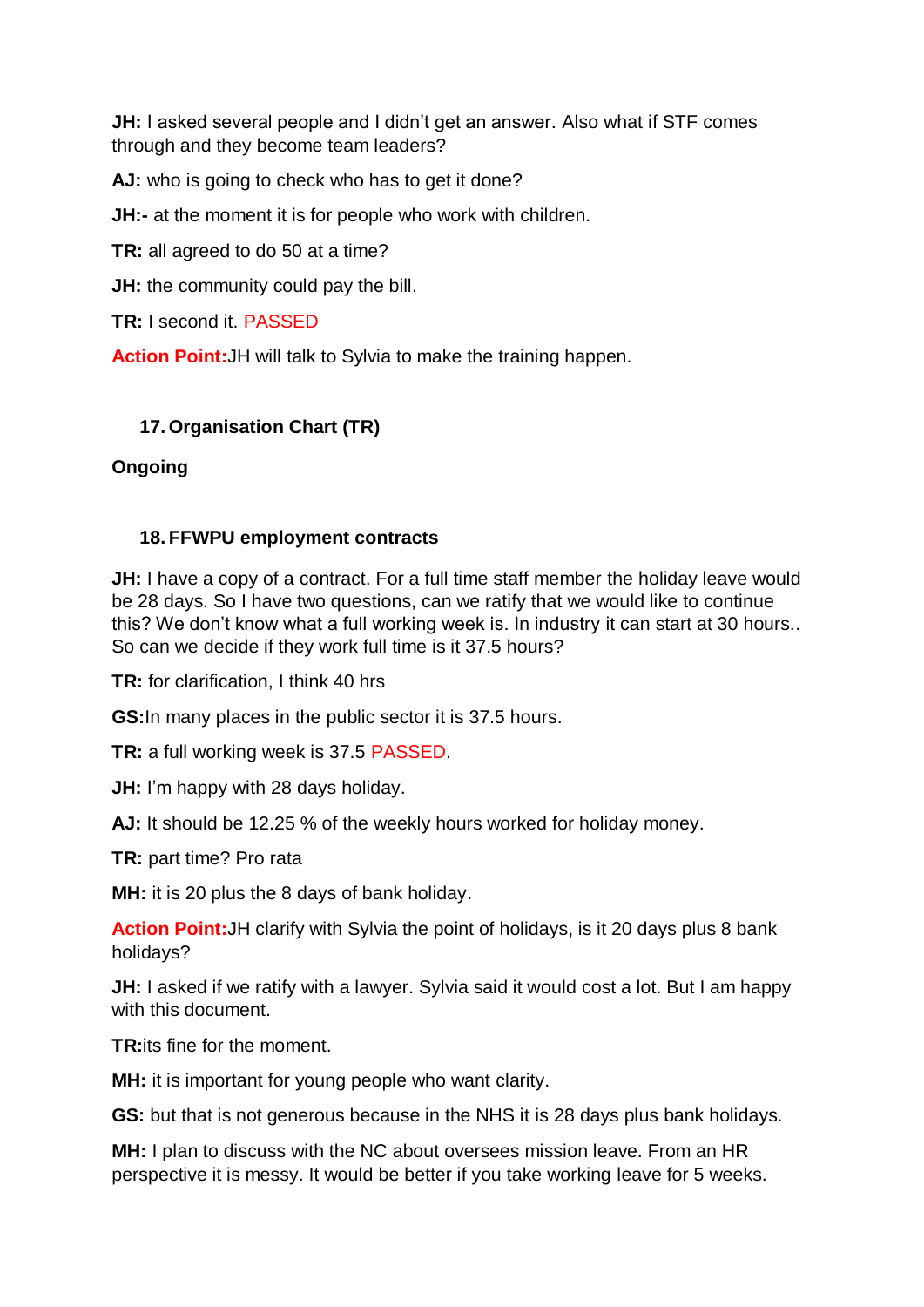**TR:**so we are limiting William's work abroad?

**MH:** but also encouraging others to go abroad.

**JH:** So William would have to get paid from the country if it is over 5 weeks?

**MH:** yes.

### **19.Sheepslaight woodland at the Won Jeon (JH)**

**JH:**We reclaimed land from Cass & Ali for the Won Jeon. There was some shooting going on. Ed Stacey was working with Terry and one person said he was going shooting. But they didn't know where he was going shooting. They assumed he was going in that woodland, but he wasn't. Chris doesn't think it is a problem, neither do I, but the reason the land was taken out of the tenancy agreement is so people can come unannounced. Keiko said she is planning work to make paths through the woodland. This caused some friction; as Keiko sent an email to Chris saying please don't allow any shooting in the woodland.

**JH:** I want it to be to decided that Chris is not the manager of that woodland and that it is part of the Won Jeon and the Won Jon Committee should decide it. Chris asked me if he was the manager. So I said no.

**TR:** do we agree Chris is not managing the Sheepslaight woodland?

**AJ:**The shooter acted correctly to inform people that he was going to be shooting in his field next to our woodland. Also, Keiko did not check with Cass & Ally when putting up the shed and taking down the hedge.

**JH:** You're wrong (i.e. not correct)

**Action Point:**TR to check with Simon as he is on the Won Jeon committee

### **20. Need for HR person**

**EH;** It occurred to me that HR is becoming more key to the management of our system. From the end of May we will have no HR manager as Sylvia is leaving. This is a weakness coming up.

**JH** Sylvia has written a job description. All the work Tom is doing for Safeguarding should come under HR.

AJ: At our museum they contract the HR out. We could find out if that is more viable.

**Action Point:**EH to check about outsourcing HR.

### **21.Estate Agent visit to LG**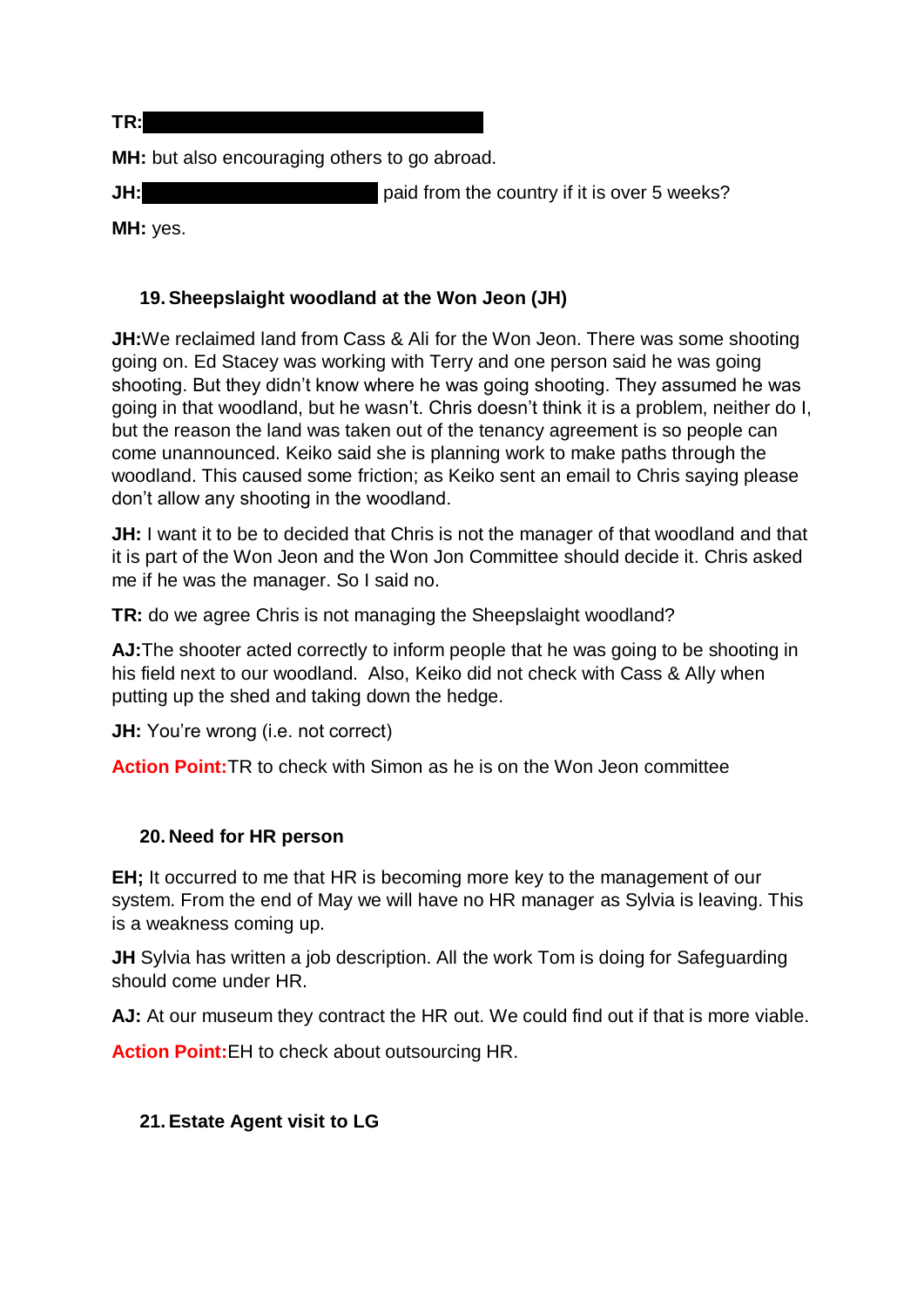**HF:** I had an appointment with the estate agent. They came back with 4 proposals. Four of them came to look at all corners of the building.

**EH:** Option 2 would be far more digestible for TM and their auditors.

**AJ:** the thing about Option 2 is it's a 999 year lease.

**HF:** basically we are selling the lease and keeping the freehold. I like option 3 or 4, which is 20 years. This might be possible.

**AJ:** also it says 1 to 5 years.

**TR:** this is a point of information. Thank you for looking into it.

**Action Point:**HF to give this to Simon. Say as trustees we won't go for options 1 or 2.

**AJ:** are there any companies who are not estate agents that can give us advice?

**EH:** Carole Watson could.

**AJ:** It might be worth asking someone else.

**EH:** she knows people in the industry.

**AJ:** use this person to get an independent view, that doesn't have a vested interest.

**Action Point:**EH & HF to commission Carole Watson to look at both Wontner Road and  $LG$ .

## **AOB**

### **1) UPF Funding (AJ)**

**AJ:** I had a chat with Robin who is really concerned that we are going to cut our funding to UPF. He said they are taking on a new chair.

**EH:** this is an on-going topic. I have been waiting for 3 years for a meeting. We told them that once they became a charity we would have to have a discussion about how we could give them grants(this is due to charity law). We need to decide which activities we will support as FFWPU. It may be good to say we will sponsor this and that throughout the year. I am pleased that we can sit down to discuss this at the end of March.

**JH:** isn't one of the requirements for Robin to be able to support his family? If we specify they will get money for activities it won't work, because the use of Parliament and LG is free. The point is they don't have to pay anything for activities.

**TR:** that is why they are worried.

**MH:** I was in the office and they expressed this. They received an email the day after so I said calm down.

**TR:** just to let you know, I asked if we could have a meeting.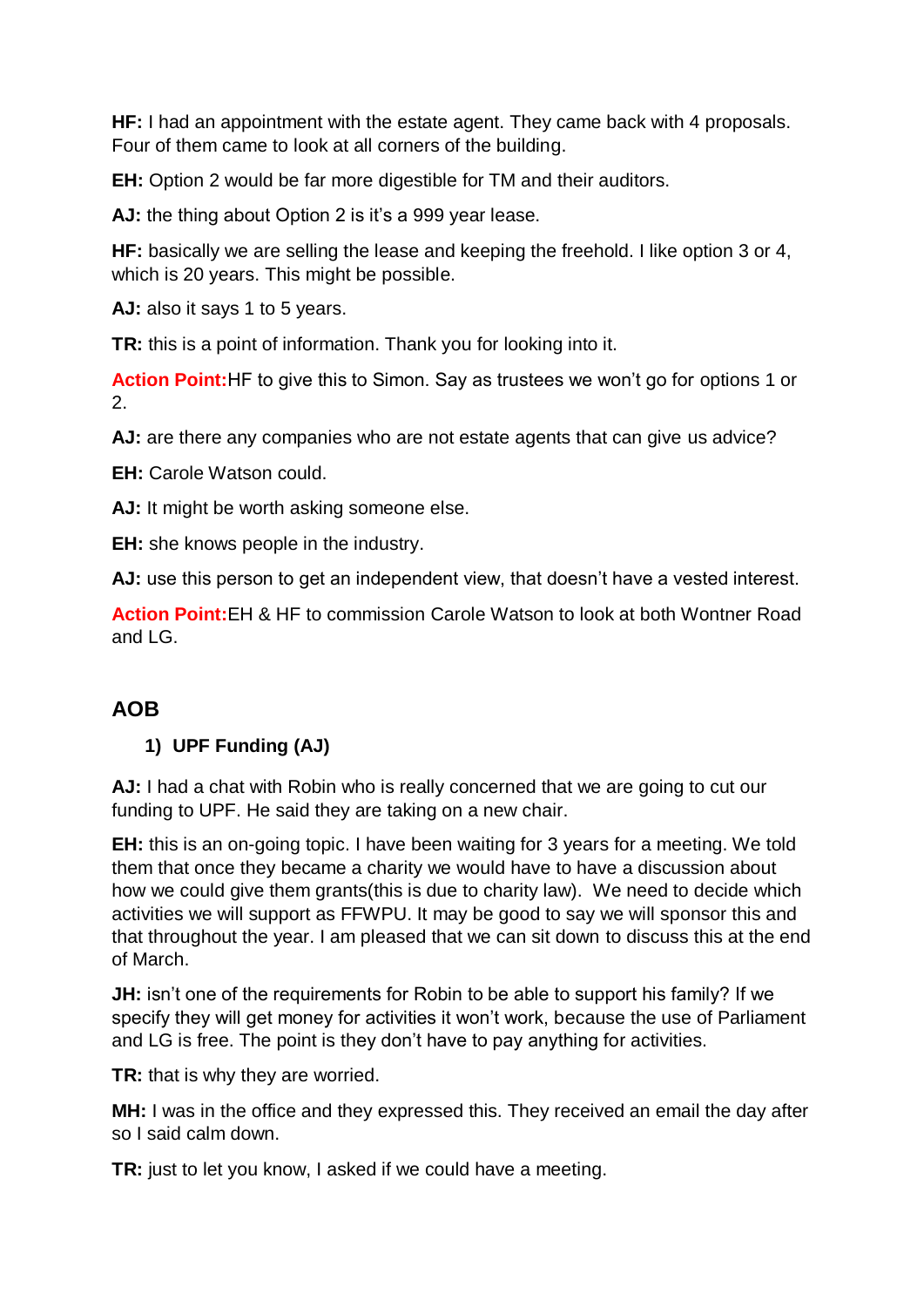**EH** reads out Robin's email.

**TR:**we can discuss this at the meeting

## **2) Rathbones (AJ)**

**AJ** Rathbones is an Investment company that deal mostly with Charities. They are a good option for us and they give clear information.

### **3) Education (AJ)**

**AJ:** I think we can do a lot about the negativity. I think William should be involved in developing education on the internet. I think that this should be in his remit. This is a recommendation.

### **4) Governance document (MH)**

**MH:** In our governance document it says a new National Director should be elected every 4 years. The CIG constitution says that each nation should take responsibility for that process. I think TM should have a say. I think we should look at this proactively. I have spoken to the Balcombs and the Hannas.

For me, if I get re-elected, I would be encouraged that I know people want me.

**JH:** what is the election process?

**MH:** last time we had an online endorsement.

**EH:** on the subject of MH doing a good job, you are doing too much in your role. I am thinking always how we can take more off you as a CEO. We should be looking for an assistant National Leader, you can do the strategizing and the day to day work can be done by another person.

**MH** Sylvia has lots of ideas. And she will share that on Wednesday in your conversations on the organisational structure.

**EH:** you did speak about a ministerial manager.

**MH:** in the last election, it was testing of the governance document that we wrote. In the CoC we discussed a lot, lots of things can be tweaked.

**TR:**I agree.

### **5) Ratification of the Minutes of the 12th August 2018**

**JH:** we still need to ratify minutes from the 12<sup>th</sup> August.

**TR:** can we ratify them now?

AJ: proposed we ratify the minutes from 12<sup>th</sup> August.